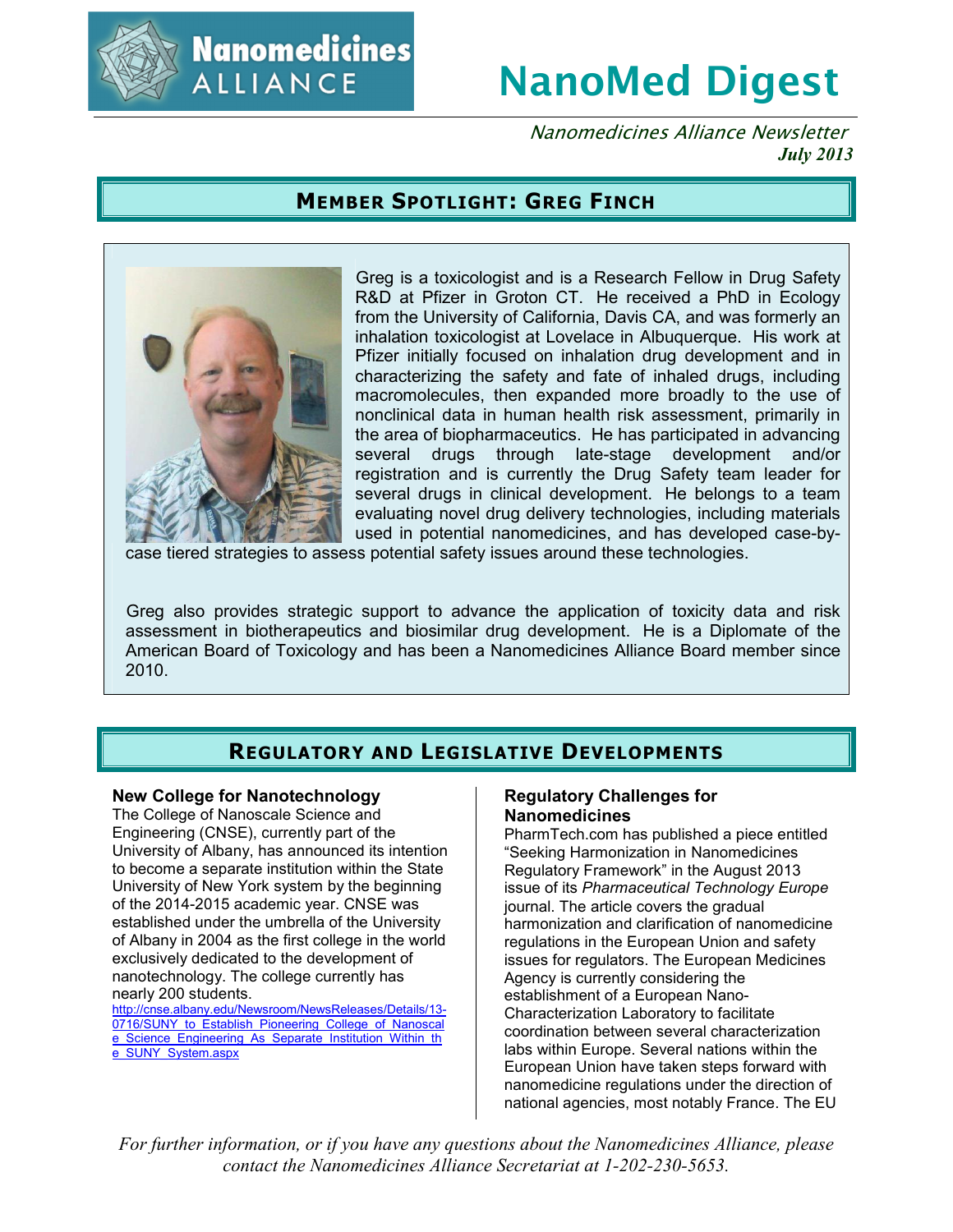is also trying to solve safety and licensing coordination issues with other licensing authorities, such as the FDA and the regulatory agencies of Japan, Canada, and Australia. http://images2.advanstar.com/PixelMags/pharma-techeu/digitaledition/08-2013.html#10

### **ITS Nano Research Project**

The Intelligent Testing Strategies for Engineered Nanomaterials Consortium (ITS Nano), a European-based group focused on human and environmental safety for nanomaterials, has released a report entitled "Research Prioritisation to Deliver an Intelligent Testing Strategy for the Human and Environmental Safety of Nanomaterials." The report offers a research strategy for the next 20 years of

nanomedicines. In the short term, the report recommends further understanding the connections between the physicochemical, exposure, and hazard characteristics of nanomedicines. A paper on knowledge gaps and priorities is based on the data this report presents. The European Commission funded the report and their Joint Research Centre contributed to it.

http://www.its-nano.eu/the-project/project-output

## **REVIEWS AND OTHER PUBLICATIONS OF INTEREST**

**A vector-free microfluidic platform for intracellular delivery.** Proceedings of the National Academy of Sciences, 2013, Vol. 110, No. 6, pp. 2082-2087. Armon Sharei, Janet Zoldan, Andrea Adamo, Woo Young Sim, Nahyun Cho, Emily Jackson, Shirley Mao, Sabine Schneider, Min-Joon Han, Abigail Lytton-Jean, Pamela A. Basto, Siddharth Jhunjhunwala, Jungmin Lee, Daniel A. Heller, Jeon Woong Kang, George C. Hartoularos, Kwang-Soo Kim, Daniel G. Anderson, Robert Langer, Klavs F. Jensen. http://www.pnas.org/content/110/6/2082

**Glucose-Responsive Microgels Integrated with Enzyme Nanocapsules for Closed-Loop Insulin Delivery.** ACS Nano, July 2013, Zhen Gu, Tram T. Dang, Minglin Ma, Benjamin C. Tang, Hao Cheng, Shan Jiang, Yizhou Dong, Yunlong Zhang, and Daniel G. Anderson. http://pubs.acs.org/doi/abs/10.1021/nn401617u

**Nanoengineering gold particle composite fibers for cardiac tissue engineering.** Journal of Materials Chemistry B, June 2013. Michal Shevach, Ben M. Maoz, Ron Feiner, Assaf Shapira, Tal Dvir.

http://pubs.rsc.org/en/Content/ArticleLanding/2013/TB/c3tb2 0584c

**Mechanisms of hyperthermia in magnetic nanoparticles.** Journal of Physics D: Applied Physics, July 2013, Vol. 46, No. 31. G. Vallejo-Fernandez, O. Whear, A. G. Roca, S. Hussain, J. Timmis, V. Patel, K. O'Grady. http://iopscience.iop.org/0022-3727/46/31/312001/

**Systemic Delivery of SapC-DOPS Has Antiangiogenic and Antitumor Effects Against Glioblastoma.** Molecular Therapy, August 2013, Vol. 21, pp. 1517-1525. Jeffrey Wojton, Zhengtao Chu, Haritha Mathsyaraja, Walter H Meisen, Nicholas Denton, Chang-Hyuk Kwon, Lionel ML Chow, Mary Palascak, Robert Franco, Tristan Bourdeau, Sherry Thornton, Michael C Ostrowski, Balveen Kaur, Xiaoyang Qi.

http://www.nature.com/mt/journal/v21/n8/full/mt2013114a.ht ml

**Nanoparticle Delivered Vascular Disrupting Agents (VDAs): Use of TNF-Alpha Conjugated Gold Nanoparticles for Multimodal Cancer Therapy.** Molecular Pharmaceutics, 2013, Vol. 10, Issue 5, pp. 1683-1694. Mithun M. Shenoi, Isabelle Iltis, Jeunghwan Choi, Nathan A. Koonce, Gregory J. Metzger, Robert J. Griffin, and John C. Bischof. http://pubs.acs.org/doi/abs/10.1021/mp300505w

**A Smart Hyperthermia Nanofiber with Switchable Drug Release for Inducing Cancer Apoptosis.** Advanced Functional Materials, June 2013. Young-Jin Kim, Mitsuhiro Ebara, Takao Aoyagi.

http://onlinelibrary.wiley.com/doi/10.1002/adfm.201300746/a bstract;jsessionid=058C856C14CFF7A3CE95744D13A6F16 0.d01t03

**One-Step Assembly of Coordination Complexes for Versatile Film and Particle Engineering.** Science, July 2013, Vol. 341, No. 6142, pp. 154-157. Hirotaka Ejima, Joseph J. Richardson, Kang Liang, James P. Best, Martin P. van Koeverden, Georgina K. Such, Jiwei Cui, Frank Caruso.

http://www.sciencemag.org/content/341/6142/154

**Single-Antibody, Targeted Nanoparticle Delivery of Camptothecin.** Molecular Pharmaceutics, 2013, Vol. 10, Issue 7, pp. 2558-2567. Han Han and Mark E. Davis. http://pubs.acs.org/doi/abs/10.1021/mp300702x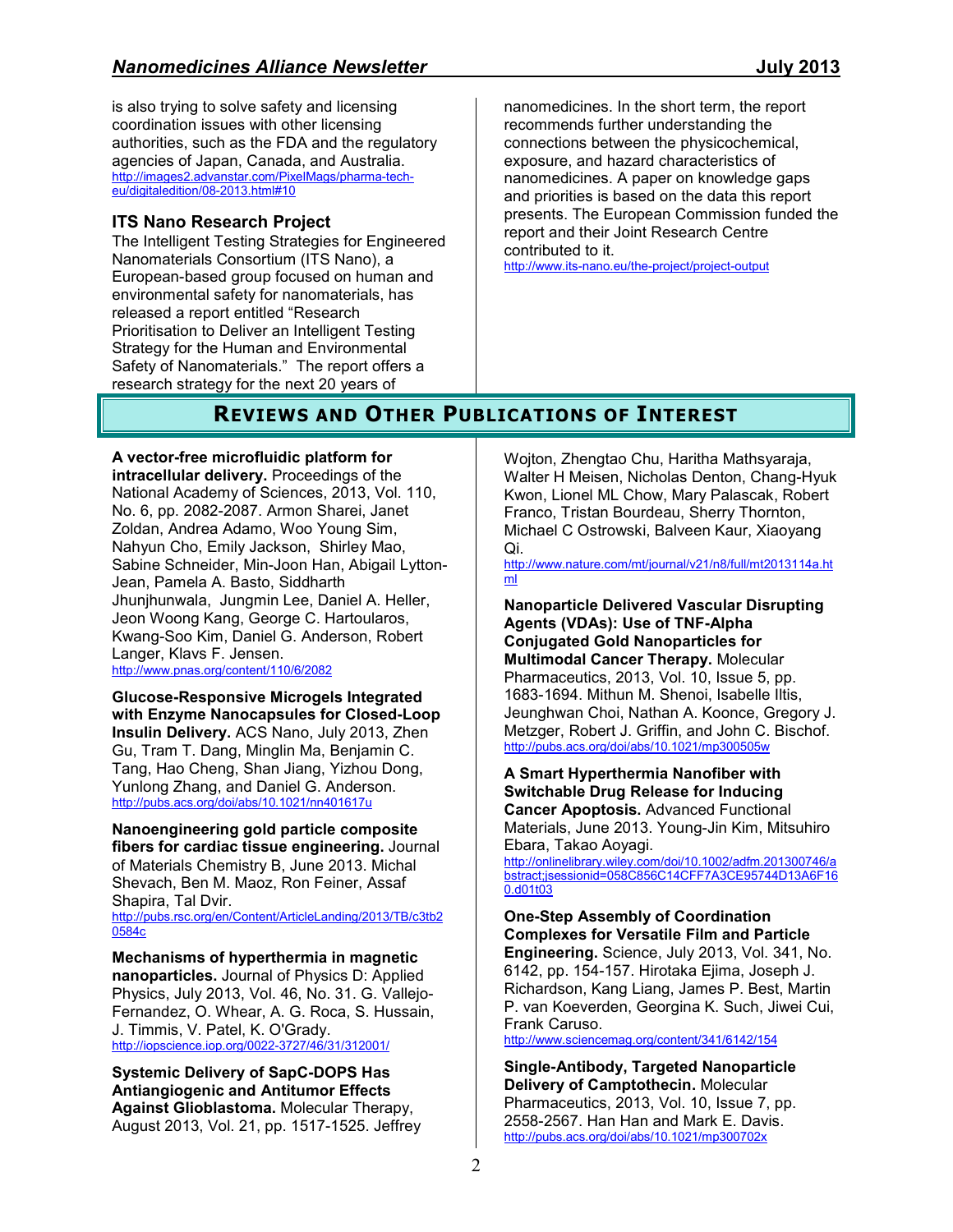**Self-assembled, aptamer-tethered DNA nanotrains for targeted transport of molecular drugs in cancer theranostics.** Proceedings of the National Academy of Sciences, 2013, Vol. 110, No. 20, pp. 7998- 8003. Guizhi Zhu, Jing Zheng, Erqun Song, Michael Donovan, Kejing Zhang, Chen Liu, Weihong Tan.

http://www.pnas.org/content/110/20/7998

**Gold Nanoparticle Delivery of Modified CpG Stimulates Macrophages and Inhibits Tumor Growth for Enhanced Immunotherapy.** PloS One, 2013,Vol. 8, No. 5. Adam Yuh Lin, Joao Paulo Mattos Almeida, Adham Bear, Nathan Liu, Laureen Luo, Aaron Edward Foster, Rebekah Anna Drezek.

http://www.plosone.org/article/info%3Adoi%2F10.1371%2Fio urnal.pone.0063550

**"pH phoresis": A new concept that can be used for improving drug delivery to tumor cells.** Journal of Controlled Release, September 2013, Vol. 170, Issue 3, pp. 396-400. You-Yeon Won and Hoyoung Lee. http://www.sciencedirect.com/science/article/pii/S016836591 3003507

**DNA Computation in Mammalian Cells: MicroRNA Logic Operations.** Journal of the American Chemical Society, June 2013, Vol. 135, No. 28, pp. 10-512-10518. James Hemphill and Alexander Deiters. http://pubs.acs.org/doi/abs/10.1021/ja404350s

**In Vivo Delivery of RNAi by Reducible Interfering Nanoparticles (iNOPs).** ACS Medicinal Chemistry Letters, June 2013. Huricha Baigude, Jie Su, Joshua McCarroll, and Tariq M. Rana.

http://pubs.acs.org/doi/abs/10.1021/ml4001003

#### **Highly penetrative, drug-loaded nanocarriers improve treatment of glioblastoma.**

Proceedings of the National Academy of Sciences, July 2013, Vol. 110, No. 29, pp. 11751-11756. Jiangbing Zhou, Toral R. Patel, Rachael W. Sirianni, Garth Strohbehn, Ming-Qiang Zheng, Nha Duong, Thomas Schafbauer, Anita J. Huttner, Yiyun Huang, Richard E. Carson, Ying Zhang, David J. Sullivan, Jr., Joseph M. Piepmeier, W. Mark Saltzman. http://www.pnas.org/content/110/29/11751

#### **Scalable Manufacture of Built-to-Order Nanomedicine: Spray-Assisted Layer-by-Layer Functionalization of PRINT**

**Nanoparticles.** Advanced Materials, July 2013. Stephen W. Morton, Kevin P. Herlihy, Kevin E. Shopsowitz, Zhou J. Deng, Kevin S. Chu, Charles J. Bowerman, Joseph M. DeSimone, Paula T. Hammond.

http://onlinelibrary.wiley.com/doi/10.1002/adma.201302025/a bstract;jsessionid=07C9E4942A24251DEE1EFF4517165CE 4.d03t04

#### **Monitoring Drug Target Engagement in Cells and Tissues Using the Cellular Thermal Shift Assay.** Science, July 2013, Vol. 341, No. 6141, pp. 84-87. Daniel Martinez Molina, Rozbeh Jafari, Marina Ignatushchenko, Takahiro Seki, E.

Andreas Larsson, Chen Dan, Lekshmy Sreekumar, Yihai Cao, Pär Nordlund. http://www.sciencemag.org/content/341/6141/84

# **CONFERENCES AND WORKSHOPS**

#### **ICANM 2013: Advanced and Nanomaterials Conference, August 12-14, 2013, Quebec, Canada**

**Nanomedicines** Nanobiotechnology Nanotoxicology http://www.iaemm.com/ICANM2013/

**NNI Workshop: Stakeholder Perspectives on the Perception, Assessment, and Management of the Potential Risks of Nanotechnology, September 10-11, 2013, Washington, DC, USA**  Comparative Risk Assessment Risk Management http://www.nano.gov/node/1025

**NanoForum, September 18-20, 2013, Rome Italy** Nanomedicines

Nanotoxicology http://www.nanoforum.it/convegno/conference

**Pharmaceutical Nanotechnology Congregation 2013, October 15-16, 2013, London, UK** Manufacturing Applications Regulatory Considerations Nanotechnology in Healthcare http://www.etp-nanomedicine.eu/public/newsevents/events/pharmaceutical-nanotechnologycongregation-2013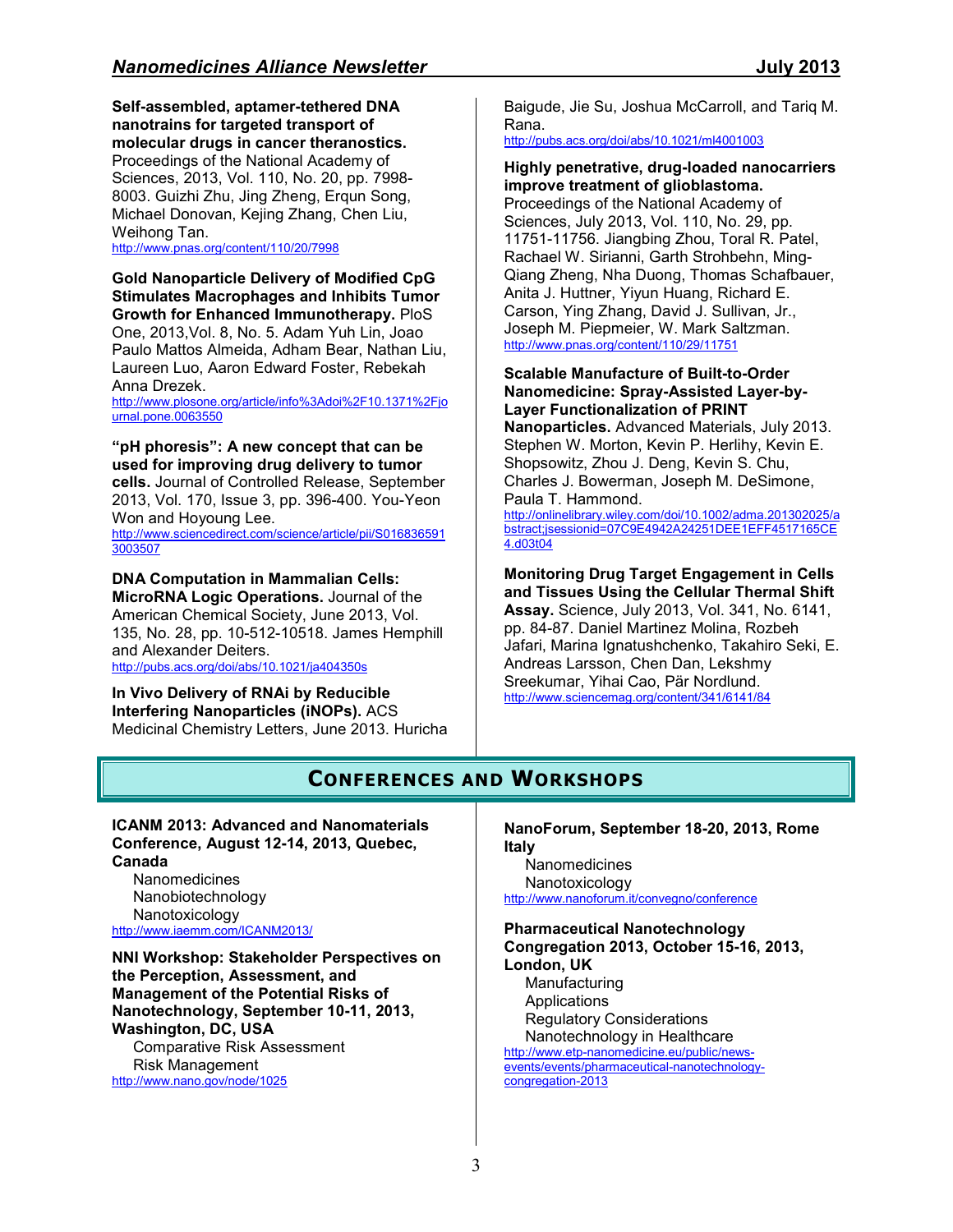#### **Nanocon 2013, October 16-18, 2013, Brno, Czech Republic**

Bionanotechnology Antibacterial materials Molecular analysis Anti-tumor therapy Targeted drug transport Tissue engineering Nano-implants http://www.nanocon.eu/en/

#### **6th International Symposium on Nanotechnology, Occupational and Environmental Health, October 28-31, 2013, Nagoya, Japan**

Nanomaterial processing and characterization Health effects and toxicity ADME Environmental toxicity Risk assessment and management http://square.umin.ac.jp/nanoeh6/index.html

#### **Carbon-Based Nano-Materials and Devices, November 3-8, 2013, Hualien, Taiwan**

Synthesis of carbon-based nanomaterials Characterization and processing of carbonbased nanomaterials Devices and Applications of carbon-based nanomaterials Multiscale modeling and computation http://www.engconfintl.org/13ap.html

#### **2013 AAPS Annual Meeting Short Course #2: Quality Control of Nano Particulate Drugs: Manufacturing, Characterization, and Regulatory Considerations, November 10, 2013, San Antonio, Texas, USA**  Manufacturing Methods Regulatory Perspectives Physical/Chemical Stability Standards Development http://www.nxtbook.com/nxtbooks/aaps/annualmeeting2013 preprogram/#/114

**NanoBIG: Nanotechnology in Healthcare, December 5-6, 2013, San Diego, CA, USA** Nanocomposites Medical devices Preventive healthcare applications http://www.tcbi.org/files/brochures/nanoBIGSanDiegoInform ation.pdf

**BioNanoMed 2014, April 9-11, 2014, Krems, Austria** 

Nanomedicines Innovation Diagnostics and Therapy Regenerative Medicine Imaging Technology Nano Safety http://www.bionanomed.at/index.php?id=26

# **REFERENCE SECTION**

## **Nanobio- and Nanomedicine Companies**

Listed alphabetically: http://www.nanowerk.com/nanotechnology/nanomaterial/nan obiomedicine\_a.php

## **Nano Organizations**

National Center for Toxicological Research (NCTR): http://www.fda.gov/AboutFDA/CentersOffices/NCTR/default. htm

National Nanotechnology Initiative (NNI): http://www.nano.gov/

Nano Science and Technology Consortium (NSTC): http://www.nstc.in/

Nano Science and Technology Institute (NSTI): http://www.nsti.org/

The Nanotechnology Institute (NTI): http://nanotechinstitute.org/

## **Nano Journals**

American Chemical Society -- Nano Letters: http://pubs.acs.org/journal/nalefd

Institute of Physics – Nanotechnology: http://iopscience.iop.org/0957-4484/

Journal of Nanoscience and Nanotechnology: http://www.aspbs.com/jnn/

NanoTrends - A Journal of Nanotechnology and its Applications: http://www.nstc.in/journal/default.aspx

BCC Research -- Nanotechnology Reports: http://www.bccresearch.com/index/category/code/nanotechn ology

Nanomedicine: Nanotechnology, Biology, and Medicine: http://www.nanomedjournal.com/home0

Nanomedicine: http://www.futuremedicine.com/page/about.jsp

Nature Nanotechnology: http://www.nature.com/nnano/focus/highlights/index.html?W T.mc\_id=NM1110CT01